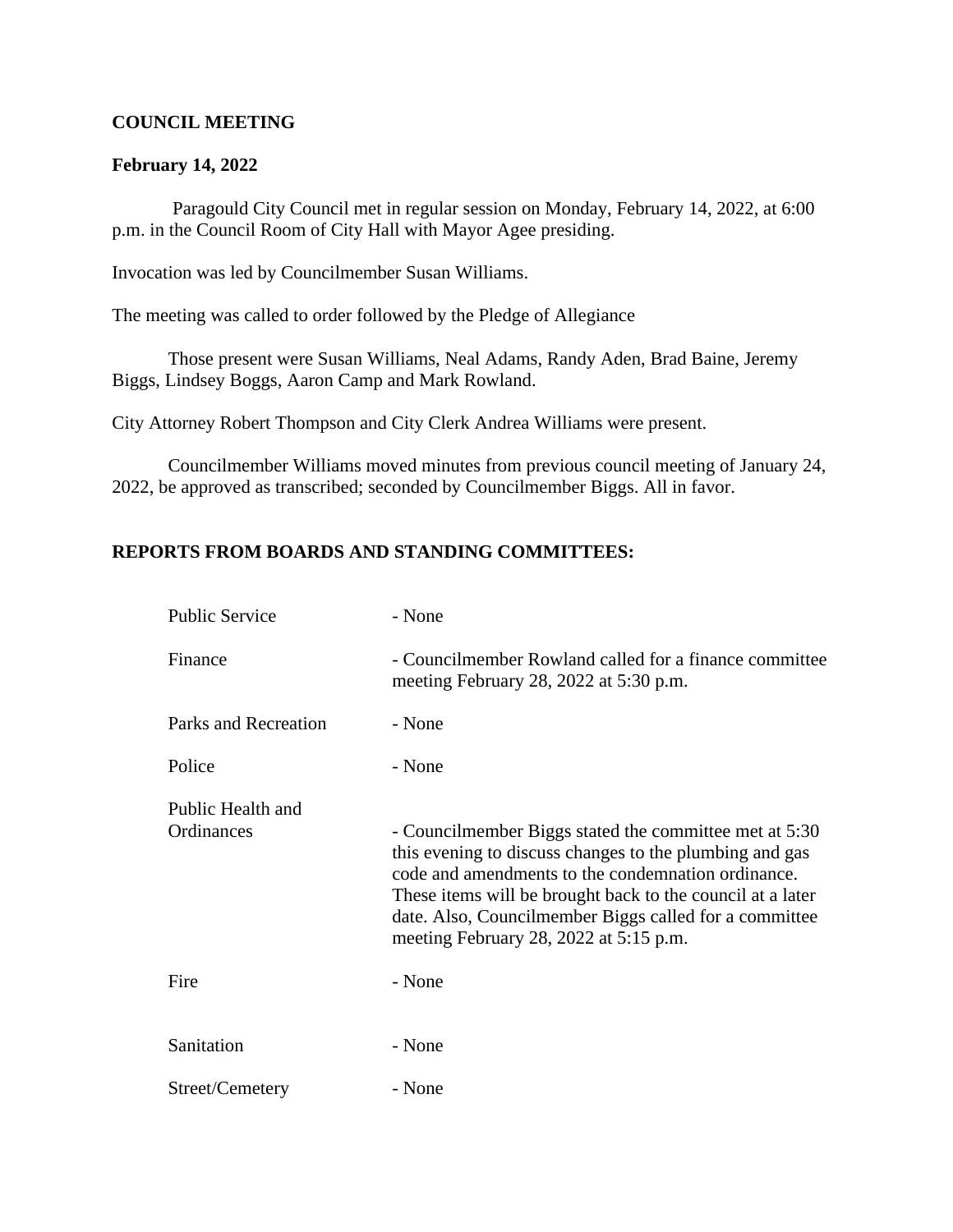## **UNFINISHED BUSINESS:**

None

## **NEW BUSINESS:**

**ITEM #1**

## **AN ORDINANCE TO AMEND THE ZONING ORDINANCE OF THE CITY OF PARAGOULD, ARKANSAS – APPLICATION OF HALSEY LAND COMPANY, LLC**

Motion made that the ordinance be offered by Councilmember Rowland; seconded by Councilmember Adams.

Roll call: Williams, yes; Adams, yes; Aden, yes; Baine, yes; Biggs, yes; Boggs, yes; Camp, yes; and Rowland, yes.

Attorney Roger Colbert was present representing Halsey Land Company, LLC. Mr. Colbert stated that this is 0.34 acres located on Linwood Drive. They are requesting a rezone from AG-C3. This rezone was presented to the planning commission on February 10, 2022. Six members were present and all six voted in favor of this rezone. No one appeared in opposition.

Motion made to place the ordinance on the first reading by Councilmember Rowland; seconded by Councilmember Baine.

Roll call: Williams, yes; Adams, yes; Aden, yes; Baine, yes; Biggs, yes; Boggs, yes; Camp, yes; and Rowland, yes.

Motion made to suspend the rules and place the ordinance on the second reading by Councilmember Adams; seconded by Councilmember Boggs.

Roll call: Williams, yes; Adams, yes; Aden, yes; Baine, yes; Biggs, yes; Boggs, yes; Camp, yes; and Rowland, yes.

Motion to suspend the rules and place the ordinance on the third and final reading made by Councilmember Williams; seconded by Councilmember Aden.

Roll call: Williams, yes; Adams, yes; Aden, yes; Baine, yes; Biggs, yes; Boggs, yes; Camp, yes; and Rowland, yes.

Motion that the ordinance be adopted made by Councilmember Biggs; seconded by Councilmember Camp.

Roll call: Williams, yes; Adams, yes; Aden, yes; Baine, yes; Biggs, yes; Boggs, yes; Camp, yes; and Rowland, yes. Motion carried eight to zero. Ordinance adopted. (Ordinance No. 2022-04)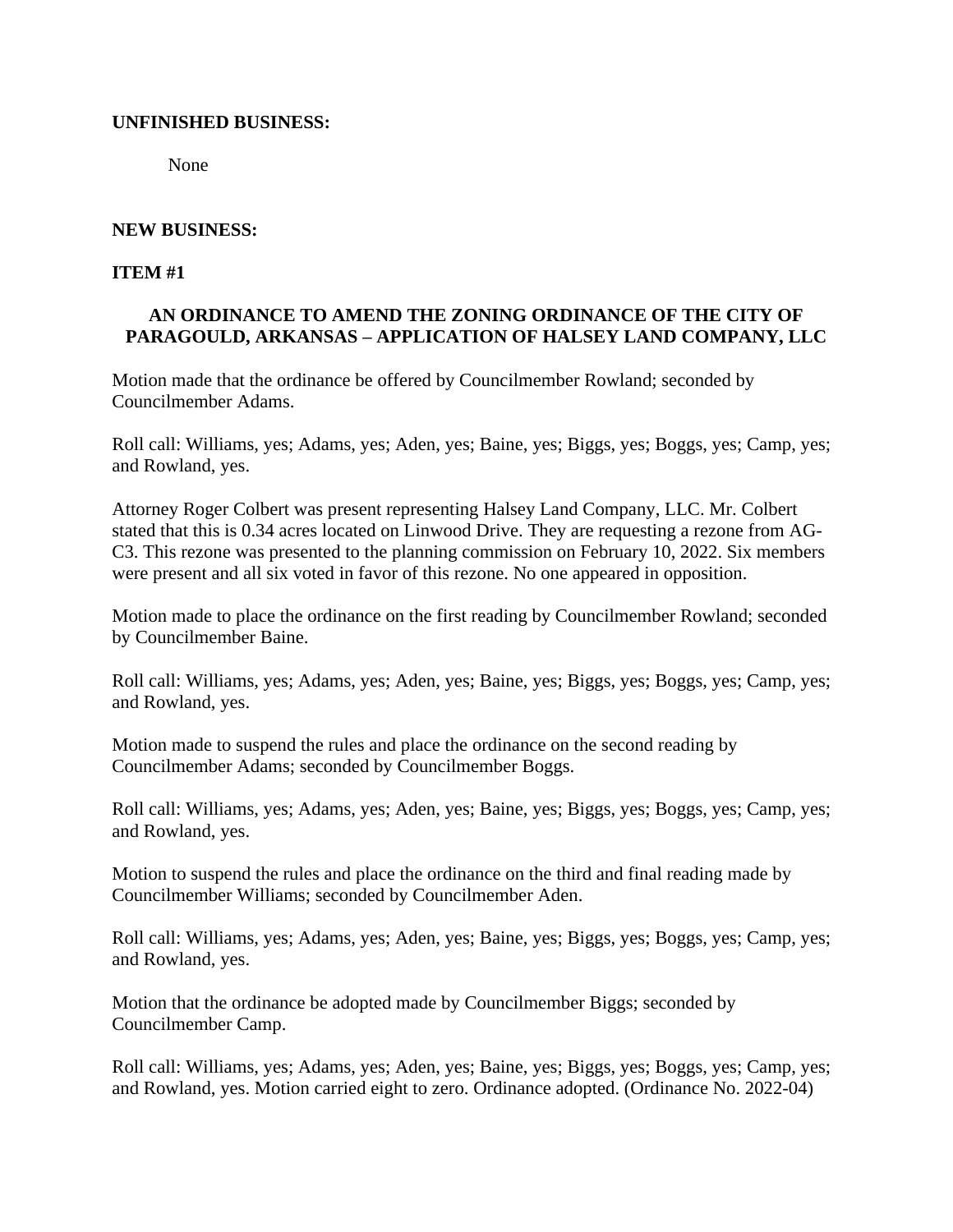#### **ITEM #2**

## **AN ORDINANCE AUTHORIZING 1812 PARAGOULD DOWNTOWN, INC. TO APPLY FOR A PRIVATE CLUB LIQUOR LICENSE PERMIT WITH THE ARKANSAS BEVERAGE CONTROL DIVISION FOR THE OPERATION OF A RESTAURANT LOCATED WITHIN THE CITY LIMIT OF PARAGOULD, ARKANSAS; AND FOR OTHER PURPOSES**

Motion made that the ordinance be offered by Councilmember Biggs; seconded by Councilmember Adams.

Roll call: Williams, yes; Adams, yes; Aden, yes; Baine, yes; Biggs, yes; Boggs, yes; Camp, yes; and Rowland, yes.

Matt Davis, owner of 1812 Pizza, was present to address the council. City Attorney Robert Thompson explained to the council that the law changed in 2017 and now requires the council's approval before a private club liquor license will be issued by the Arkansas Beverage Control Commission.

Motion made to place the ordinance on the first reading by Councilmember Biggs; seconded by Councilmember Camp.

Roll call: Williams, yes; Adams, yes; Aden, yes; Baine, yes; Biggs, yes; Boggs, yes; Camp, yes; and Rowland, yes.

Motion made to suspend the rules and place the ordinance on the second reading by Councilmember Adams; seconded by Councilmember Boggs.

Roll call: Williams, yes; Adams, yes; Aden, yes; Baine, yes; Biggs, yes; Boggs, yes; Camp, yes; and Rowland, yes.

Motion made to suspend the rules and place the ordinance on the third and final reading by Councilmember Aden; seconded by Councilmember Biggs.

Roll call: Williams, yes; Adams, yes; Aden, yes; Baine, yes; Biggs, yes; Boggs, yes; Camp, yes; and Rowland, yes.

Motion made that the ordinance be adopted by Councilmember Biggs; seconded by Councilmember Adams.

Roll call: Williams, yes; Adams, yes; Aden, yes; Baine, yes; Biggs, yes; Boggs, yes; Camp, yes; and Rowland, yes. Motion carried eight to zero. Ordinance adopted. (Ordinance No. 2022-05)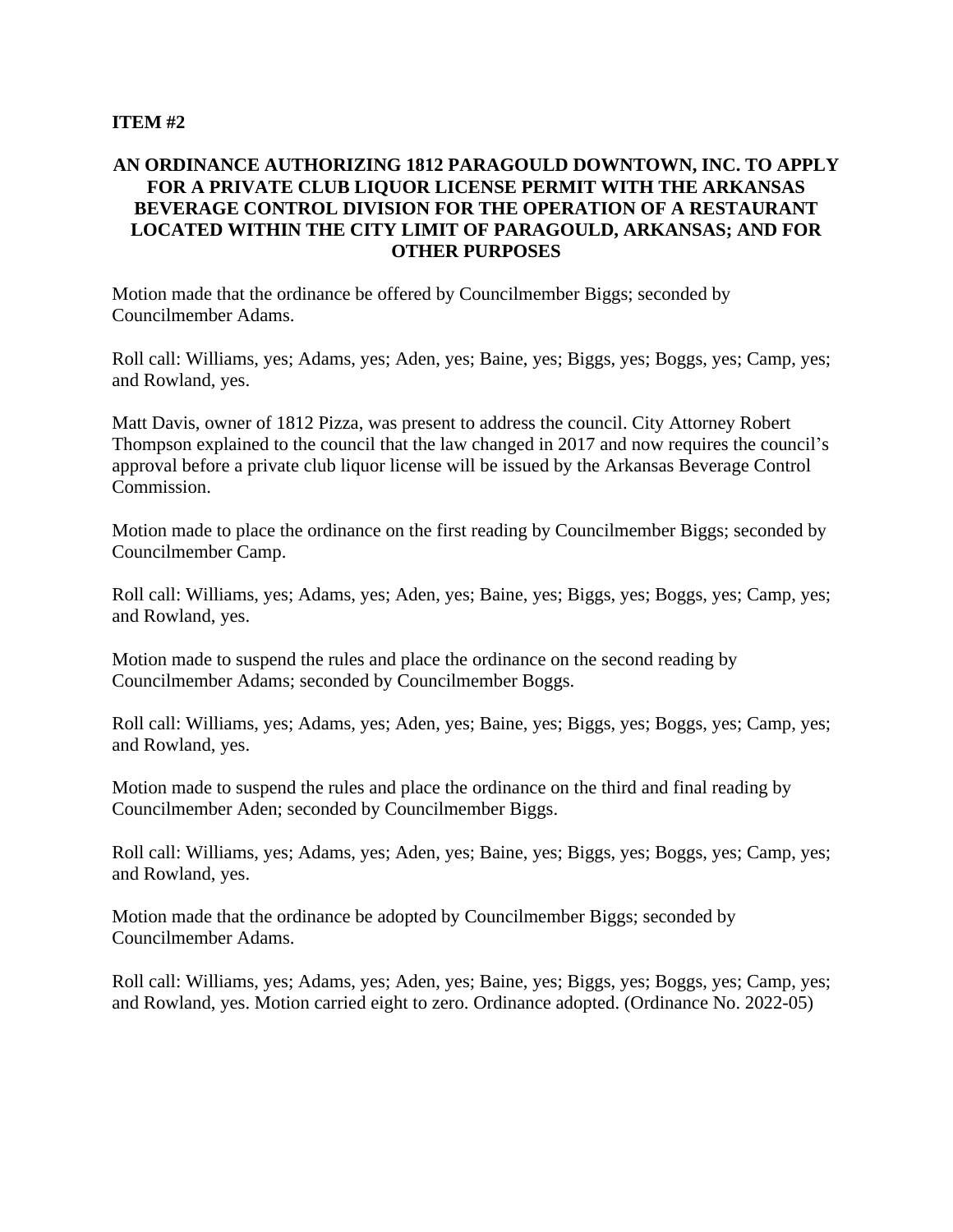#### **ITEM #3**

## **PERMISSION FOR TWO HOUSES ON A PRIVATE DRIVE – PURCELL ROAD – SHAWN NEWMAN AND CHARLI SIMPSON**

Shawn Newman and Charli Simpson were present to address the council. Mr. Newman stated that they have purchased two 10 acre tracts on Purcell Road and the only access to this land is an easement granted on a private drive that already has one house located on it. He is requesting to place another residence on this private drive.

Motion made to approve placing another residence on a private drive made by Councilmember Rowland; seconded by Councilmember Aden.

Roll call: Williams, yes; Adams, yes; Aden, yes; Baine, yes; Biggs, no; Boggs, yes; Camp, yes; and Rowland, yes. Motion carried seven to one. Permission granted.

### **ITEM #4**

## **VARIANCE – PARAGOULD TINY BLESSINGS DAYCARE – DANNY BAKER**

Paragould Tiny Blessings Daycare owners, Danny and Kimberly Baker, appeared to address the council. Mr. Baker stated they were requesting a ten-foot variance to add a tornado safe room to their daycare located at 200 Linwood Drive. Mr. Baker stated this variance was presented to the planning commission on February 10, 2022 and no action was taken. All of the surrounding property owners were contacted and no one appeared in opposition.

Motion made to grant a ten-foot variance by Councilmember Biggs; seconded by Councilmember Rowland.

Roll call: Williams, yes; Adams, yes; Aden, yes; Baine, yes; Biggs, yes; Boggs, yes; Camp, yes; and Rowland, yes. Motion carried eight to zero. Variance granted.

### **ITEM #5**

## **A RESOLUTION AUTHORIZING THE PURCHASE OF REAL PROPERTY WITHIN THE CITY LIMITS OF PARAGOULD, ARKANSAS, AUTHORIZING THE MAYOR AND THE CITY CLERK TO TAKE SUCH ACTION AS NECESSARY TO ACCOMPLISH SAME; AND FOR OTHER PURPOSES**

Motion to amend the agenda and add a resolution authorizing the purchase of real property within the city limits of Paragould, Arkansas, authorizing the Mayor and City Clerk to take such action as necessary to accomplish same; and for other purposes made by Councilmember Rowland; seconded by Councilmember Williams. All in favor.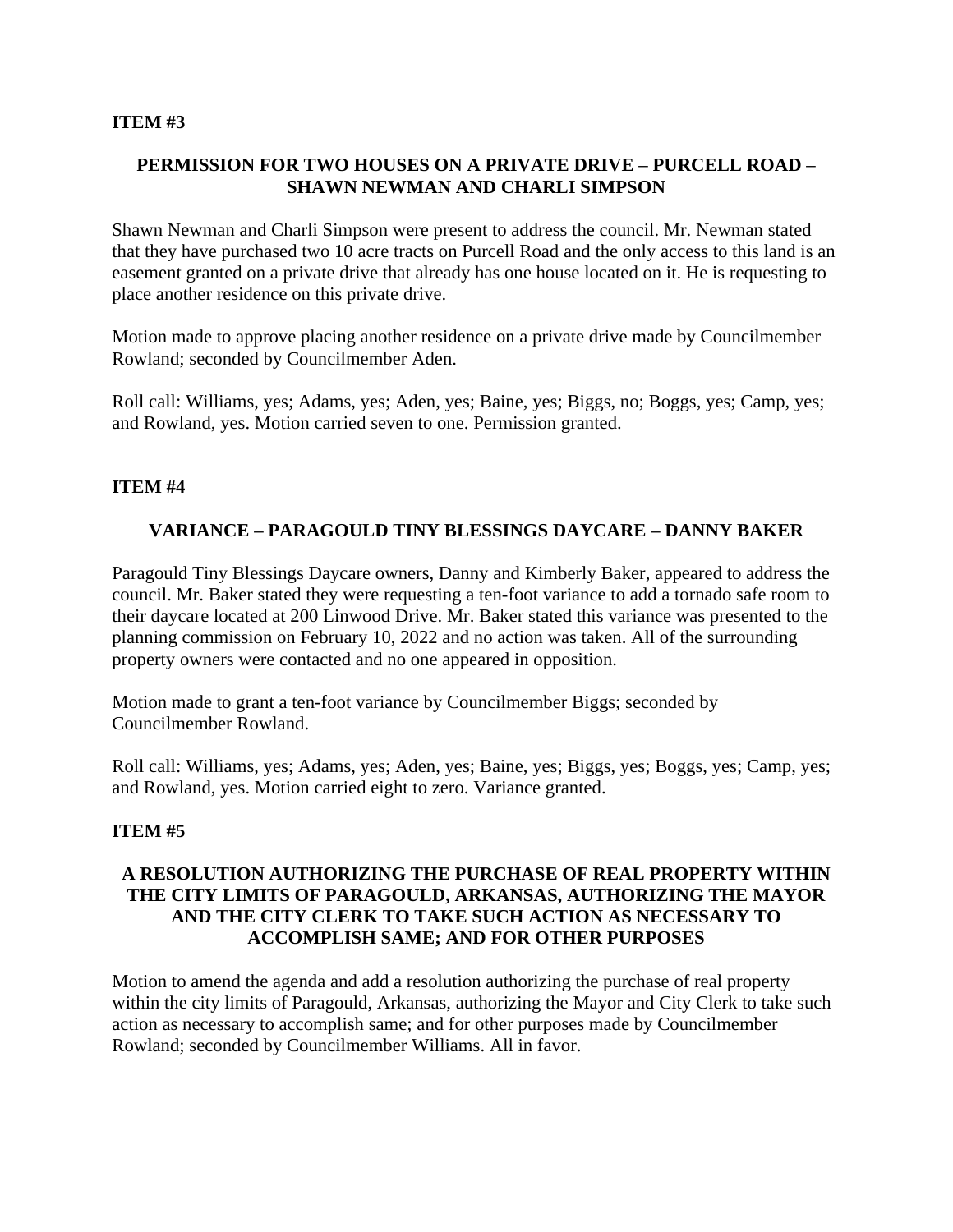Motion made that the resolution be offered by Councilmember Rowland; seconded by Councilmember Adams.

Roll Call: Rowland, yes; Williams, yes; Adams, yes; Aden, yes; Baine, yes; Biggs, yes; Boggs, yes; and Camp, yes.

Mayor Agee stated this resolution was needed to purchase the property at 110 North 3  $\frac{1}{2}$  Street. A resolution was previously passed to offer \$5,500 for the property but according to tax records \$7,000 is the fair market value of the property.

Motion made that the resolution be adopted by Councilmember Biggs; seconded by Councilmember Camp.

Roll call: Williams, yes; Adams, yes; Aden, yes; Baine, yes; Biggs, yes; Boggs, yes; Camp, yes; and Rowland, yes. Motion carried eight to zero. Resolution adopted. (Resolution No. 2022-12)

## **ITEM #6**

# **PRESENTATION OF 2020 ARKANSAS LEGISLATIVE AUDIT**

Mayor Agee stated: To the members of the Paragould City Council, media and general public, On November 10, 2021 the city met with the State of Arkansas Legislative Audit Department to hold its final exit interview. For the first time in recent history the City of Paragould had a finding. The following is the finding exactly as it reads...

*"On March 11, 2021 the City discovered a bank account opened by a City employee and held outside of the Treasurer's control since March 22, 2018. The employee used this account to manage softball park operations on behalf of the Paragould Youth Softball Association, although the Association was inactive during this period. Upon Discovery of the account, City officials analyzed the account activity and determined that, although supporting documentation was not maintained, the funds appeared to be accounted for and spent properly. The account was closed on June 23, 2021, and the remaining funds deposited into the General Fund."*

I want to clarify a few things and make sure everyone is aware of what this means and what action was taken.

- 1. As soon as the City was made aware of the bank account, we contacted Legislative Audit and asked for guidance. Legislative Audit asked that we contact the bank where the account was held and have those funds be frozen until the audit process was complete.
- 2. The City has worked, from day one, alongside Legislative Audit to make sure any and all needs of the Legislative Audit Department were met in a timely manner.
- 3. The City has been and will continue to be, fully transparent throughout this process and will keep the Council and general public aware of any additional findings.
- 4. This account was held by a former city department head who is no longer employed by the City.
- 5. This activity does not reflect negatively on the Treasurer Teresa Stormes, the current Mayor Josh Agee, or his Staff. As soon as this issue was presented to Paragould